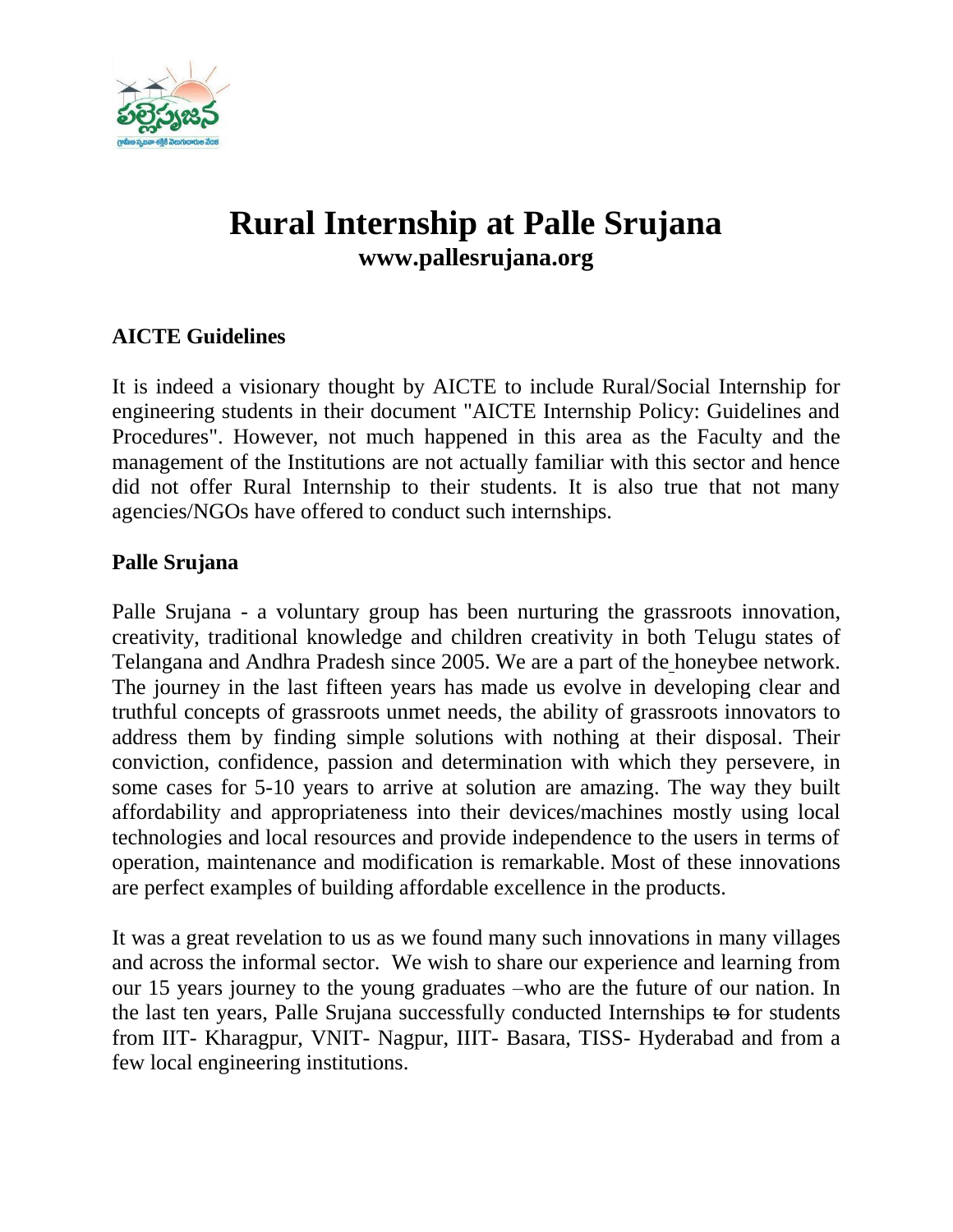

# **Rural Internship**

Internship should be a voyage of discovering the unknown and important. The internees should be able to enjoy the journey and should be given freedom to design the schedule of Internship within the given limits. Their curiosity must be retained while planning the internee activity and adequate autonomy in managing time should be factored.

With the above considerations and the evolved expertise, we offer Palle Srujana as a platform for college students to pursue their internship in Rural/social sector, meeting the criteria laid out by AICTE for internship for graduates and diploma students. A humble effort has been made to pen down carefully the objectives/outcomes/takeaways for such Internship.

# **Objectives**

- 1. To understand rural areas- their strengths, knowledge, livelihoods, harmony with nature.
- 2. To understand grassroots innovations and innovators- their genesis, their story, context, dissemination (enterprise) and impact on the society.
- 3. To assess market for these innovations, assess adequacy of technology, technical documentation, writing user and technical manuals. Understand how grassroots innovations are different in these aspects.
- 4. Soft skills like articulation, communication, team dynamics, coordination, how to work in a self-organised group. How to know the unknown and learn to share impressions.
- 5. Ability to bring village perspective to drawing board and vice versa.
- 6. Engaging with society armed with higher education.

*We propose to offer this Internship from the Academic Year 2020-21.*